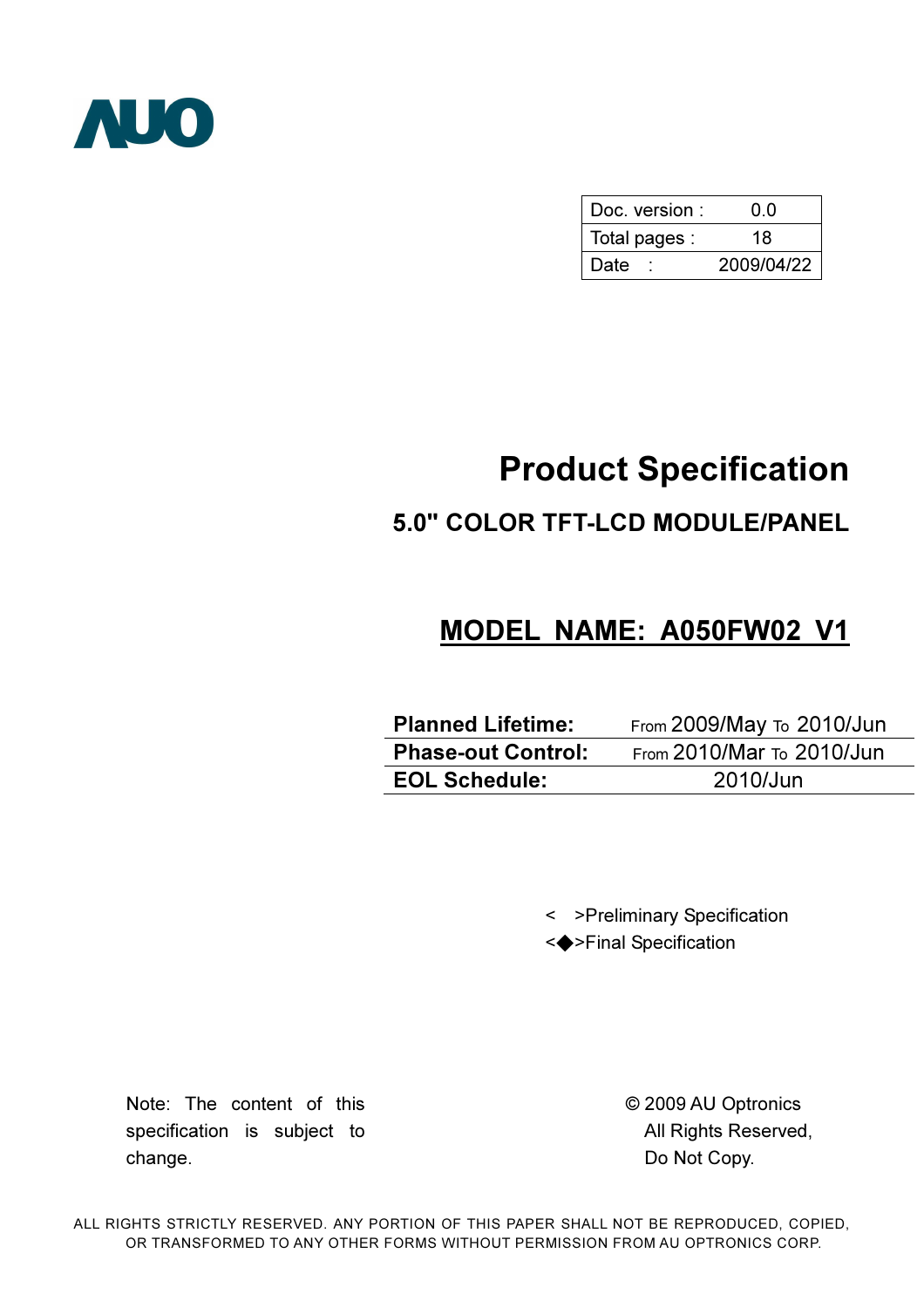

Version: 0.0

Page: 1/16

#### Record of Revision

| Version | Revise Date | Page | Content            |
|---------|-------------|------|--------------------|
| $0.0\,$ | 2009/04/22  |      | <b>First Draft</b> |
|         |             |      |                    |
|         |             |      |                    |
|         |             |      |                    |
|         |             |      |                    |
|         |             |      |                    |
|         |             |      |                    |
|         |             |      |                    |
|         |             |      |                    |
|         |             |      |                    |
|         |             |      |                    |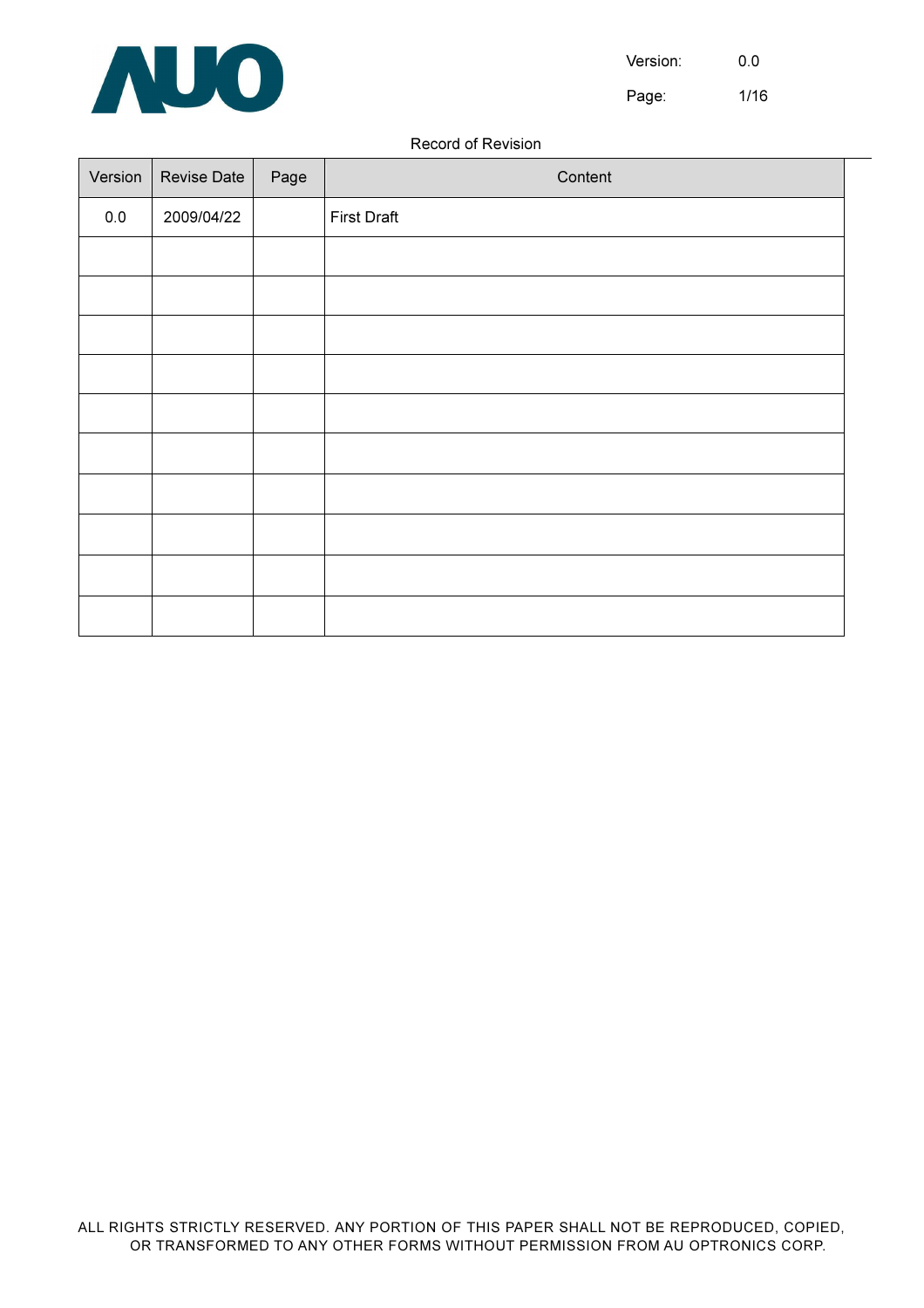

 $2/16$ Page:

## **Contents**

| А.             |  |
|----------------|--|
| <b>B.</b>      |  |
|                |  |
|                |  |
| $\mathbf{C}$ . |  |
|                |  |
|                |  |
|                |  |
|                |  |
|                |  |
| D.             |  |
| Е.             |  |
| Е.             |  |
|                |  |
| G.             |  |
|                |  |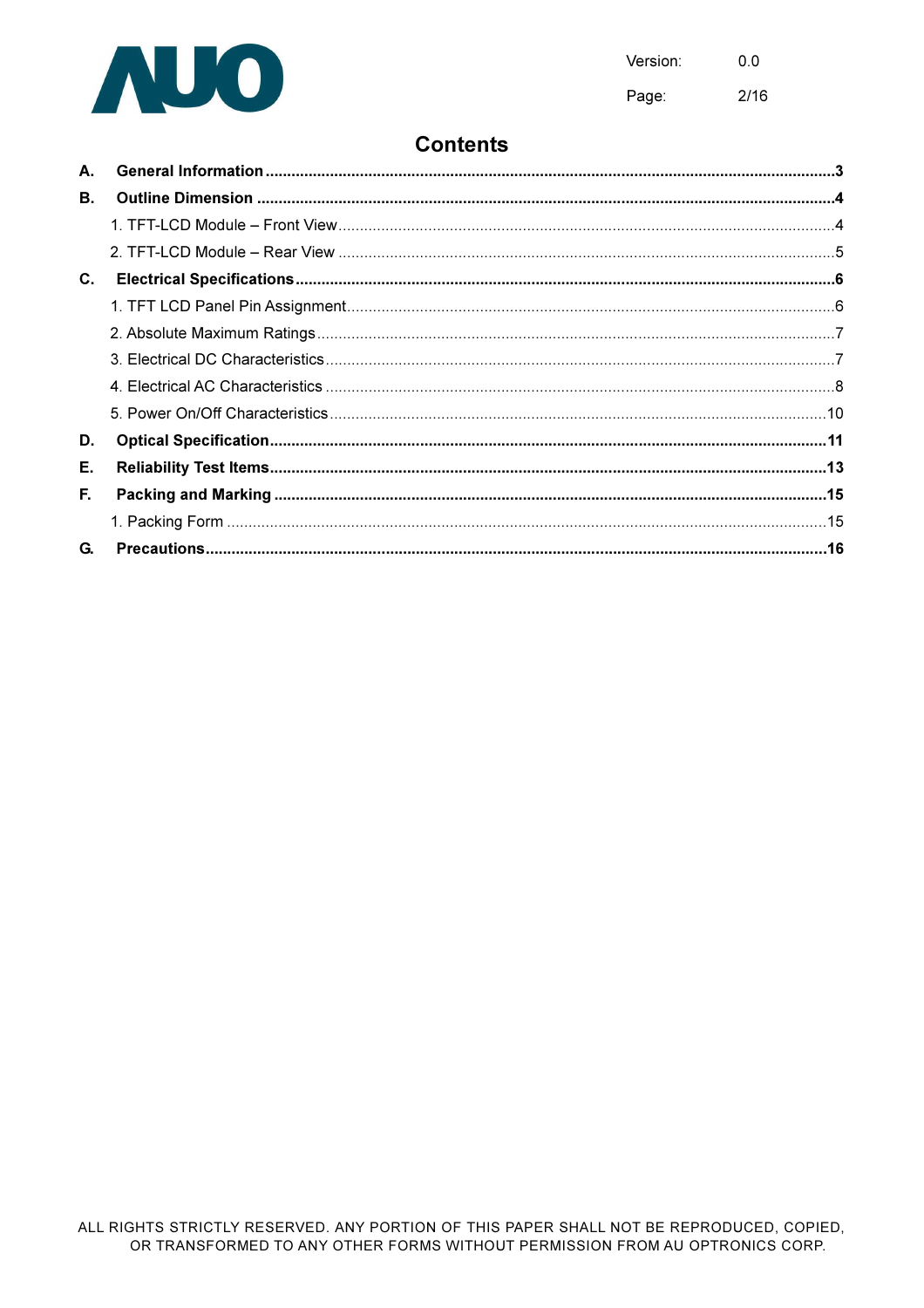

Version: 0.0 Page: 3/16

## A. General Information

This product is for portable PND application.

| NO.               | <b>Item</b>                        | Unit | <b>Specification</b>                    | <b>Remark</b> |
|-------------------|------------------------------------|------|-----------------------------------------|---------------|
| 1                 | Screen Size                        | inch | 5.0(Diagonal)                           |               |
| $\overline{2}$    | <b>Display Resolution</b>          | dot  | 480RGB(H)×272(V)                        |               |
| 3                 | <b>Overall Dimension</b>           | mm   | $116.5(H) \times 71.8(V) \times 1.0(T)$ | Note 1        |
| 4                 | Active Area                        | mm   | 110.88(H)×62.832(V)                     |               |
| 5                 | <b>Pixel Pitch</b>                 | mm   | $0.077(H) \times 0.231(V)$              |               |
| 6                 | <b>Color Configuration</b>         |      | R. G. B. Stripe                         | Note 2        |
| 7                 | <b>Color Depth</b>                 |      | 16.7M Colors                            | Note 3        |
| 8                 | <b>NTSC Ratio</b>                  | %    | 54                                      |               |
| 9                 | Display Mode                       |      | Normally White                          |               |
| 10                | Panel surface Treatment            |      | Anti-Glare, 3H                          |               |
| 11                | Weight                             | g    | 18.1                                    |               |
| $12 \overline{ }$ | Panel Power Consumption            | W    | TBD                                     | Note 4        |
| 13                | <b>Backlight Power Consumption</b> | mW   | N/A                                     |               |
| 14                | Viewing direction                  |      | 6 o'clock (gray inversion)              |               |

Note 1: Not include blacklight cable and FPC. Refer next page to get further information. Note 2: Below figure shows dot stripe arrangement.



( 1 2 3…………………………….478 479 480)

Note 3: The full color display depends on 24-bit data signal (pin 5~28). Note 4: Please refer to Electrical Characteristics chapter.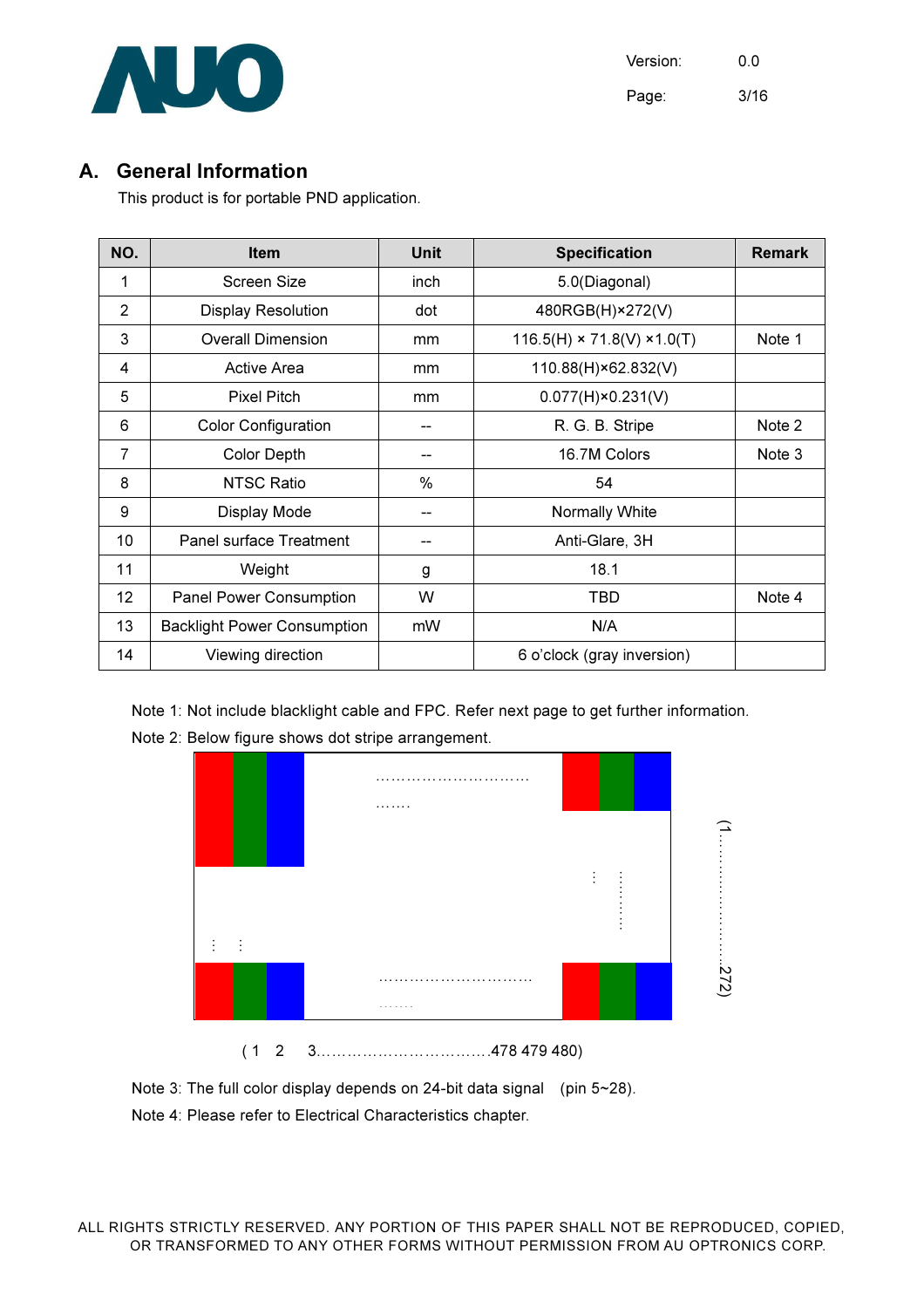

Version: 0.0 Page: 4/16

- B. Outline Dimension
	- 1. TFT-LCD Module Front View

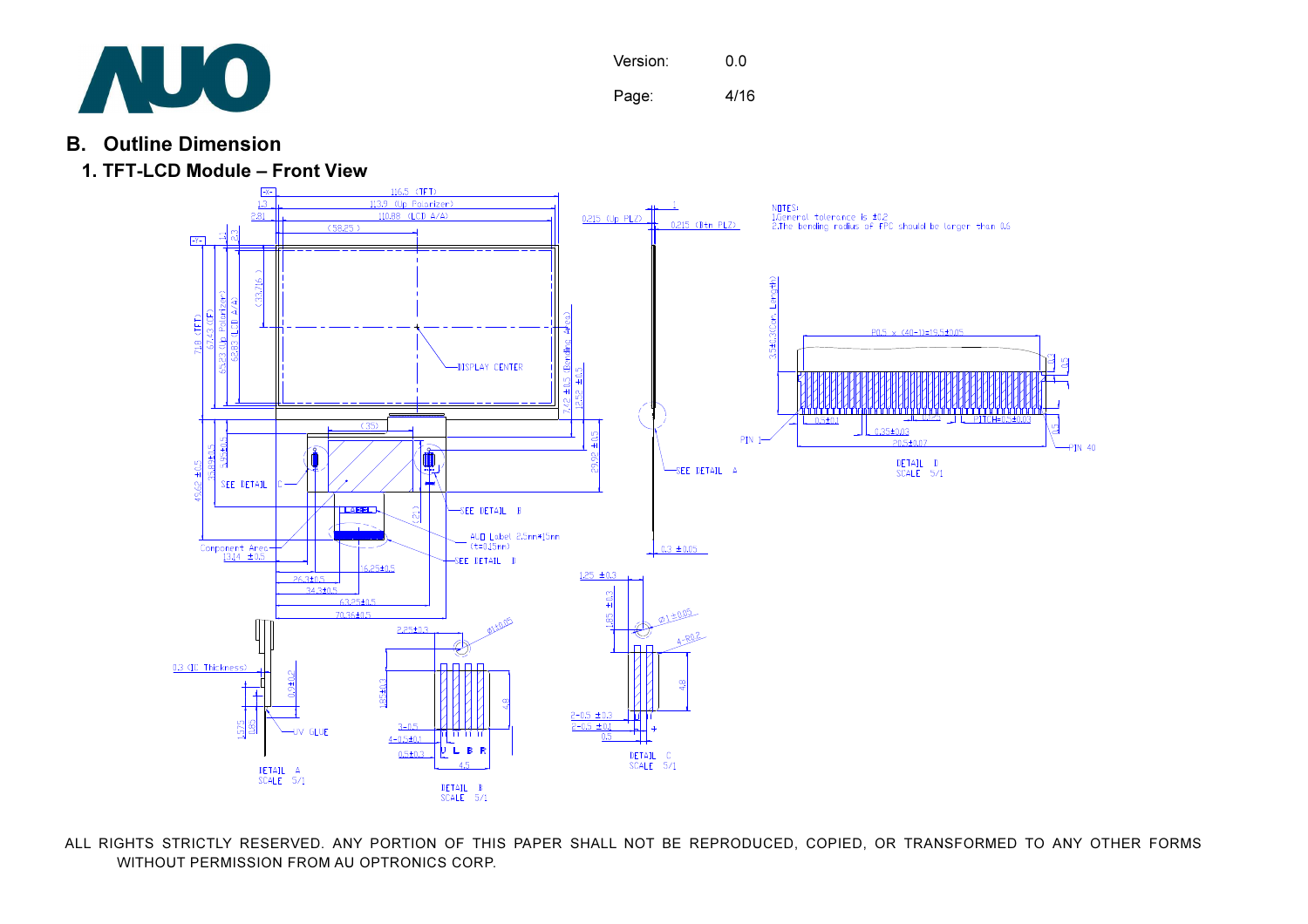

Version: 0.0 Page: 5/16

#### 2. TFT-LCD Module – Rear View

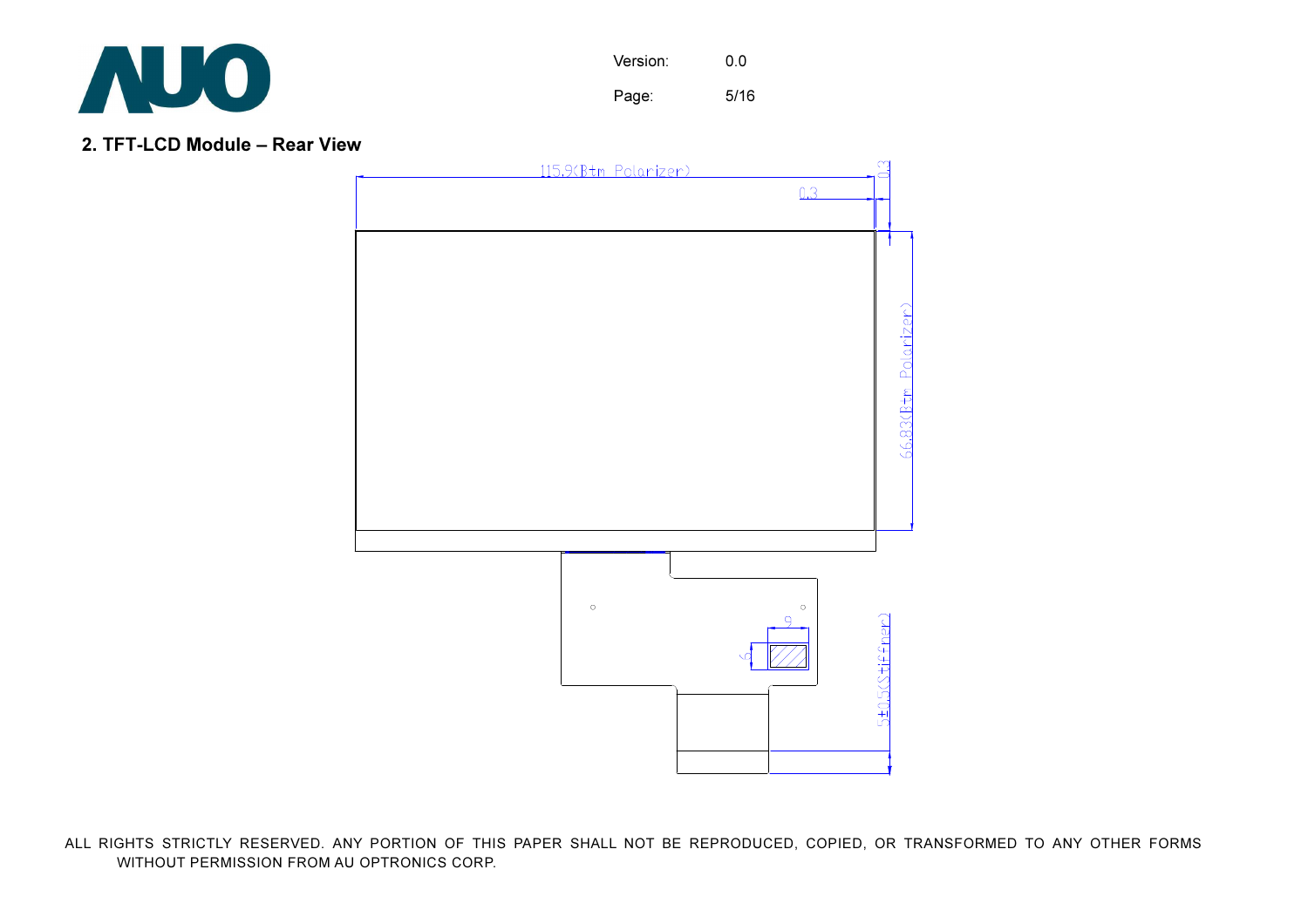

Version: 0.0 Page: 6/16

## C. Electrical Specifications

## 1. TFT LCD Panel Pin Assignment

Recommended connector : FH12-40S-0.5SH

| No.            | <b>Pin Name</b> | <b>I/O</b>                                                                                                                                                                                                                                                                                                                                                                       | <b>Description</b>    | <b>Remarks</b> |  |  |
|----------------|-----------------|----------------------------------------------------------------------------------------------------------------------------------------------------------------------------------------------------------------------------------------------------------------------------------------------------------------------------------------------------------------------------------|-----------------------|----------------|--|--|
| 1              | VLED-           | PI                                                                                                                                                                                                                                                                                                                                                                               | LED backlight cathode |                |  |  |
| $\overline{2}$ | VLED+           | PI                                                                                                                                                                                                                                                                                                                                                                               | LED backlight anode   |                |  |  |
| 3              | <b>GND</b>      | G                                                                                                                                                                                                                                                                                                                                                                                | Ground                |                |  |  |
| 4              | <b>VDD</b>      | PI                                                                                                                                                                                                                                                                                                                                                                               | Power Supply          |                |  |  |
| 5              | R <sub>0</sub>  | I                                                                                                                                                                                                                                                                                                                                                                                | Red Data (LSB)        |                |  |  |
| 6              | R <sub>1</sub>  | $\mathsf I$                                                                                                                                                                                                                                                                                                                                                                      | <b>Red Data</b>       |                |  |  |
| $\overline{7}$ | R2              | I                                                                                                                                                                                                                                                                                                                                                                                | <b>Red Data</b>       |                |  |  |
| 8              | R <sub>3</sub>  | I                                                                                                                                                                                                                                                                                                                                                                                | <b>Red Data</b>       |                |  |  |
| 9              | R <sub>4</sub>  | I                                                                                                                                                                                                                                                                                                                                                                                | <b>Red Data</b>       |                |  |  |
| 10             | R <sub>5</sub>  | I                                                                                                                                                                                                                                                                                                                                                                                | <b>Red Data</b>       |                |  |  |
| 11             | R <sub>6</sub>  | ı                                                                                                                                                                                                                                                                                                                                                                                | <b>Red Data</b>       |                |  |  |
| 12             | R7              | I                                                                                                                                                                                                                                                                                                                                                                                | Red Data (MSB)        |                |  |  |
| 13             | G <sub>0</sub>  | I                                                                                                                                                                                                                                                                                                                                                                                | Green Data (LSB)      |                |  |  |
| 14             | G <sub>1</sub>  | I                                                                                                                                                                                                                                                                                                                                                                                | Green Data            |                |  |  |
| 15             | G <sub>2</sub>  | I                                                                                                                                                                                                                                                                                                                                                                                | Green Data            |                |  |  |
| 16             | G <sub>3</sub>  | I                                                                                                                                                                                                                                                                                                                                                                                | Green Data            |                |  |  |
| 17             | G <sub>4</sub>  | I                                                                                                                                                                                                                                                                                                                                                                                | Green Data            |                |  |  |
| 18             | G <sub>5</sub>  | I                                                                                                                                                                                                                                                                                                                                                                                | Green Data            |                |  |  |
| 19             | G <sub>6</sub>  | $\overline{\phantom{a}}$                                                                                                                                                                                                                                                                                                                                                         | Green Data            |                |  |  |
| 20             | G7              | $\overline{\phantom{a}}$                                                                                                                                                                                                                                                                                                                                                         | Green Data (MSB)      |                |  |  |
| 21             | B <sub>0</sub>  | I                                                                                                                                                                                                                                                                                                                                                                                | Blue Data (LSB)       |                |  |  |
| 22             | <b>B1</b>       | I                                                                                                                                                                                                                                                                                                                                                                                | <b>Blue Data</b>      |                |  |  |
| 23             | <b>B2</b>       | I                                                                                                                                                                                                                                                                                                                                                                                | <b>Blue Data</b>      |                |  |  |
| 24             | B <sub>3</sub>  | I                                                                                                                                                                                                                                                                                                                                                                                | <b>Blue Data</b>      |                |  |  |
| 25             | <b>B4</b>       | $\mathsf I$                                                                                                                                                                                                                                                                                                                                                                      | <b>Blue Data</b>      |                |  |  |
| 26             | B <sub>5</sub>  | $\begin{array}{c} \rule{0pt}{2.5ex} \rule{0pt}{2.5ex} \rule{0pt}{2.5ex} \rule{0pt}{2.5ex} \rule{0pt}{2.5ex} \rule{0pt}{2.5ex} \rule{0pt}{2.5ex} \rule{0pt}{2.5ex} \rule{0pt}{2.5ex} \rule{0pt}{2.5ex} \rule{0pt}{2.5ex} \rule{0pt}{2.5ex} \rule{0pt}{2.5ex} \rule{0pt}{2.5ex} \rule{0pt}{2.5ex} \rule{0pt}{2.5ex} \rule{0pt}{2.5ex} \rule{0pt}{2.5ex} \rule{0pt}{2.5ex} \rule{0$ | <b>Blue Data</b>      |                |  |  |
| 27             | <b>B6</b>       | $\begin{array}{c} \rule{0pt}{2.5ex} \rule{0pt}{2.5ex} \rule{0pt}{2.5ex} \rule{0pt}{2.5ex} \rule{0pt}{2.5ex} \rule{0pt}{2.5ex} \rule{0pt}{2.5ex} \rule{0pt}{2.5ex} \rule{0pt}{2.5ex} \rule{0pt}{2.5ex} \rule{0pt}{2.5ex} \rule{0pt}{2.5ex} \rule{0pt}{2.5ex} \rule{0pt}{2.5ex} \rule{0pt}{2.5ex} \rule{0pt}{2.5ex} \rule{0pt}{2.5ex} \rule{0pt}{2.5ex} \rule{0pt}{2.5ex} \rule{0$ | <b>Blue Data</b>      |                |  |  |
| 28             | B7              | $\begin{array}{c} \rule{0pt}{2.5ex} \rule{0pt}{2.5ex} \rule{0pt}{2.5ex} \rule{0pt}{2.5ex} \rule{0pt}{2.5ex} \rule{0pt}{2.5ex} \rule{0pt}{2.5ex} \rule{0pt}{2.5ex} \rule{0pt}{2.5ex} \rule{0pt}{2.5ex} \rule{0pt}{2.5ex} \rule{0pt}{2.5ex} \rule{0pt}{2.5ex} \rule{0pt}{2.5ex} \rule{0pt}{2.5ex} \rule{0pt}{2.5ex} \rule{0pt}{2.5ex} \rule{0pt}{2.5ex} \rule{0pt}{2.5ex} \rule{0$ | Blue Data (MSB)       |                |  |  |
| 29             | GND             | G                                                                                                                                                                                                                                                                                                                                                                                | Ground                |                |  |  |
| 30             | <b>DCLK</b>     | $\begin{array}{c} \rule{0pt}{2.5ex} \rule{0pt}{2.5ex} \rule{0pt}{2.5ex} \rule{0pt}{2.5ex} \rule{0pt}{2.5ex} \rule{0pt}{2.5ex} \rule{0pt}{2.5ex} \rule{0pt}{2.5ex} \rule{0pt}{2.5ex} \rule{0pt}{2.5ex} \rule{0pt}{2.5ex} \rule{0pt}{2.5ex} \rule{0pt}{2.5ex} \rule{0pt}{2.5ex} \rule{0pt}{2.5ex} \rule{0pt}{2.5ex} \rule{0pt}{2.5ex} \rule{0pt}{2.5ex} \rule{0pt}{2.5ex} \rule{0$ | Pixel Clock           |                |  |  |
| 31             | <b>DISP</b>     | I                                                                                                                                                                                                                                                                                                                                                                                | Display On/Off Signal |                |  |  |
| 32             | NC              |                                                                                                                                                                                                                                                                                                                                                                                  | Not Connected         |                |  |  |
| 33             | NC              |                                                                                                                                                                                                                                                                                                                                                                                  | Not Connected         |                |  |  |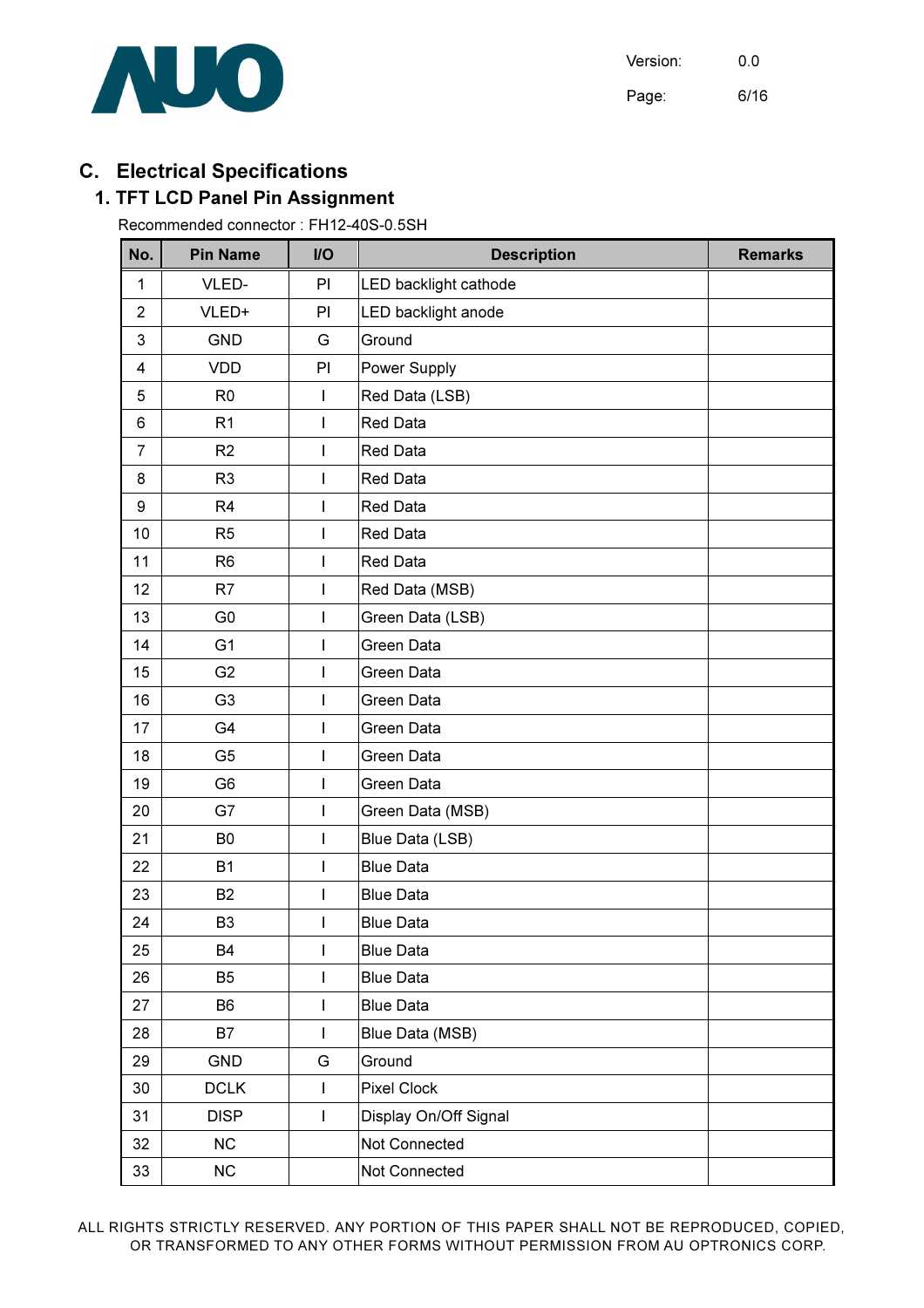Version: 0.0



Page: 7/16

| No. | <b>Pin Name</b> | <b>I/O</b> | <b>Description</b>               | <b>Remarks</b> |
|-----|-----------------|------------|----------------------------------|----------------|
| 34  | DE              |            | Data Enable                      |                |
| 35  | <b>NC</b>       |            | Not Connected                    |                |
| 36  | <b>GND</b>      | G          | Ground                           |                |
| 37  | TP R            | I/O        | Touch Panel Right Signal         |                |
| 38  | TP B            | I/O        | <b>Touch Panel Bottom Signal</b> |                |
| 39  | TP L            | I/O        | <b>Touch Panel Left Signal</b>   |                |
| 40  | TP U            | I/O        | <b>Touch Panel Up Signal</b>     |                |

I: Digital signal input, I/O: Touch Panel input and output signal, G: GND, PI: Power input

#### 2. Absolute Maximum Ratings

| <b>Item</b>          | Symbol | <b>Condition</b> | Min.   | Max. | Unit | <b>Remark</b>   |
|----------------------|--------|------------------|--------|------|------|-----------------|
| Analog Power Voltage | VDD    | $GND=0$          | $-0.3$ | 5    |      |                 |
| Input signal voltage | Data   | $GND=0$          | $-0.3$ | 3.6  |      | Digital Signals |

Note 1: Functional operation should be restricted under ambient temperature (25 $\degree$ C).

Note2: Maximum ratings are those values beyond which damages to the device may occur. Functional operation should be restricted to the limits in the Electrical Characteristics chapter.

### 3. Electrical DC Characteristics

#### a. Typical Operation Condition (AGND =GND = 0V)

| <b>Item</b>                      |         | <b>Symbol</b> | Min.             | Typ.  | Max.             | <b>Unit</b> | <b>Remark</b> |
|----------------------------------|---------|---------------|------------------|-------|------------------|-------------|---------------|
| Analog and Digital Power Voltage |         | VDD           | 3.0              | 3.3   | 3.6              |             |               |
| Digital Input                    | H Level | VIH           | $0.7 \times VDD$ |       | VDD              |             |               |
| Signal Voltage                   | L Level | VIL           | <b>GND</b>       | $- -$ | $0.3 \times VDD$ |             |               |

#### b. Current Consumption (AGND=GND=0V)

| <b>Parameter</b>      | Symbol                            | <b>Condition</b> | Min.                     | Typ. | Max. | Unit | <b>Remark</b> |
|-----------------------|-----------------------------------|------------------|--------------------------|------|------|------|---------------|
|                       | <b>I</b> VDD                      | $VDD=3.3V$       | $\overline{\phantom{0}}$ | 15   |      | mA   | Note 1, 2     |
| Input Current for VDD | <b>I</b> VDD<br>$ $ (STANDBY) $ $ | $VDD=3.3V$       | $\overline{\phantom{0}}$ | 15   |      | uA   | Note 3        |

Note 1:Test Condition is under typical Eletrical DC and AC characteristics.

Note 2: Test pattern is the following picture.



ALL RIGHTS STRICTLY RESERVED. ANY PORTION OF THIS PAPER SHALL NOT BE REPRODUCED, COPIED, OR TRANSFORMED TO ANY OTHER FORMS WITHOUT PERMISSION FROM AU OPTRONICS CORP. Note 3:In standby mode, all digital signals are stopped. Ex. DCLK, HSYNC ..etc.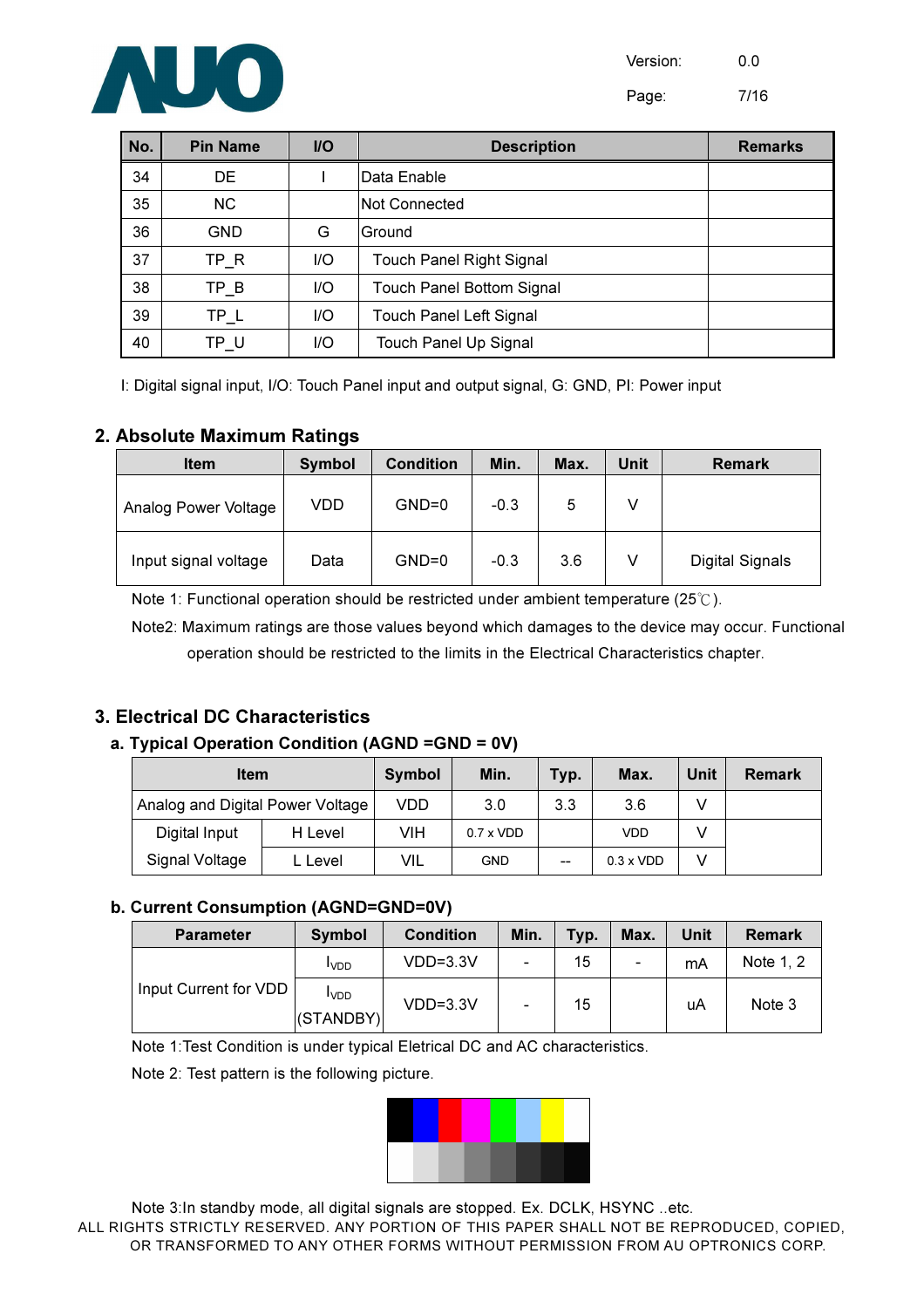

#### 4. Electrical AC Characteristics

#### a. Signal AC Characteristics

| <b>Parameter</b> | Symbol                         | Min. | Typ. | Max. | Unit | Remark                   |
|------------------|--------------------------------|------|------|------|------|--------------------------|
| DCLK clock time  | $\mathsf{T}_{\mathsf{clk}}$    | 83   |      |      | ns   | <b>Parallel RGB Mode</b> |
| DE setup time    | t <sub>desu</sub>              | 12   |      |      | ns   |                          |
| DE hold time     | $\mathfrak{r}_{\mathsf{dehd}}$ | 12   |      |      | ns   |                          |
| Data setup time  | t <sub>dst</sub>               | 12   |      |      | ns   |                          |
| Data hold time   | tdhd                           | 12   |      | -    | ns   |                          |



#### b. Input Timing

#### Vertical Timing of Input



#### Horizontal Timing of Input

#### Parallel RGB Mode Data format

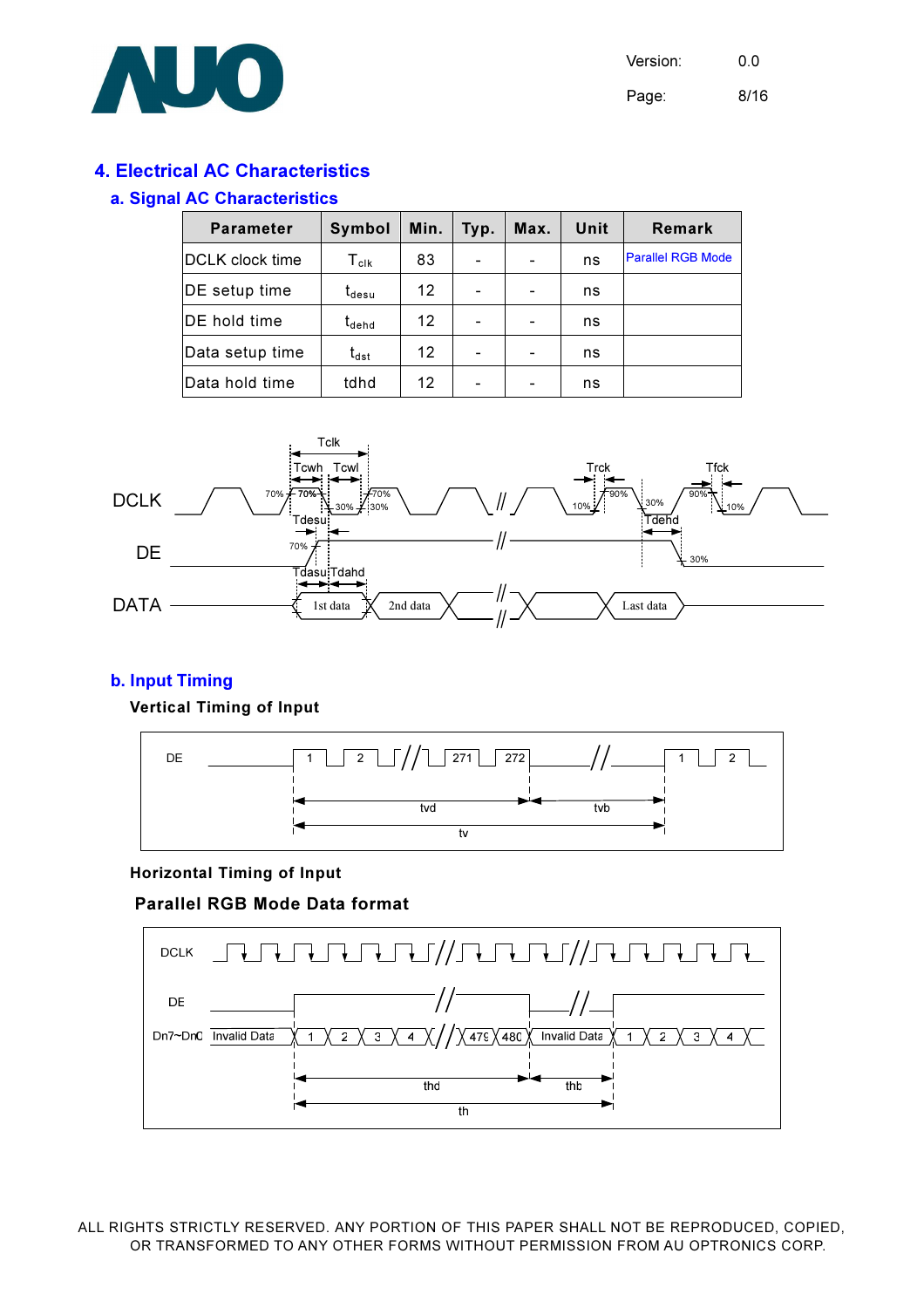

Version: 0.0

Page: 9/16

#### Parallel RGB input timing Parameter

| <b>PARAMETER</b>          | Symbol | Min | Typ   | Max | Unit        |  |  |  |
|---------------------------|--------|-----|-------|-----|-------------|--|--|--|
| Clock cycle               | 1/tc   |     | 9     | 15  | <b>MHz</b>  |  |  |  |
| Horizontal cycle          | 1/fh   |     | 17.14 |     | <b>KHz</b>  |  |  |  |
| Vertical cycle            | 1/fv   |     | 59.94 |     | Hz          |  |  |  |
| Horizontal Signal         |        |     |       |     |             |  |  |  |
| Horizontal cycle *1       | th     |     | 525   |     | <b>DCLK</b> |  |  |  |
| Horizontal display period | thd    |     | 480   |     | <b>DCLK</b> |  |  |  |
| Horizontal blank          | thb    |     | 45    |     | <b>DCLK</b> |  |  |  |
| <b>Vertical Signal</b>    |        |     |       |     |             |  |  |  |
| Vertical cycle            | tv     |     | 288   |     | H           |  |  |  |
| Vertical display period   | tvd    |     | 272   |     | H           |  |  |  |
| <b>Vertical blank</b>     | tvb    |     | 16    |     | Н           |  |  |  |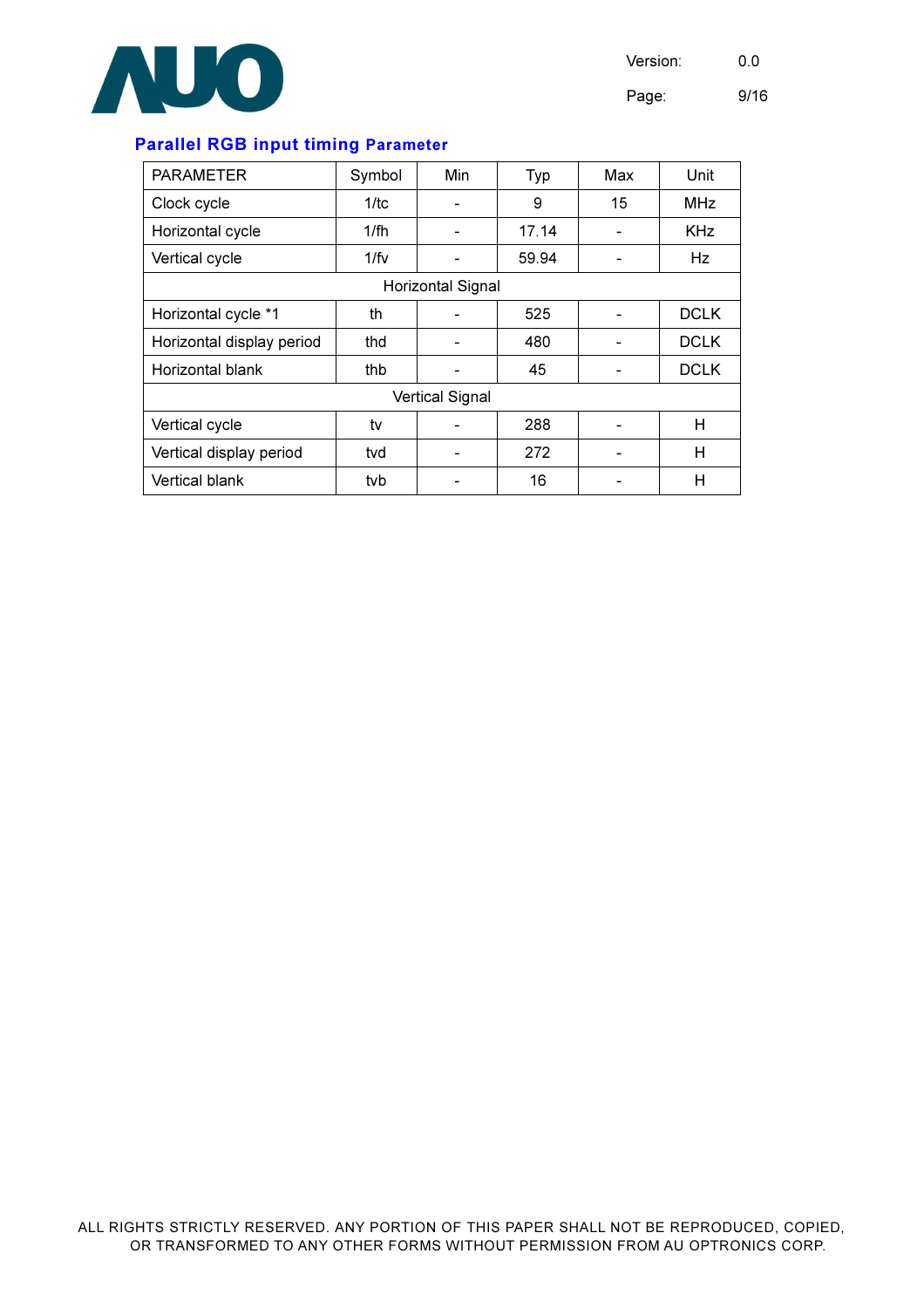

Version: 0.0 Page: 10/16

#### 5. Power On/Off Characteristics

#### a. Recommended Power On Sequence

The LCD apopts high voltage driver IC, so it could be permanently damaged under a wrong power on/off sequence. The suggested LCD power sequence is below :



#### b. Recommended Power Off Sequence



#### Notes: IC internal default setting STB="1", Normal operation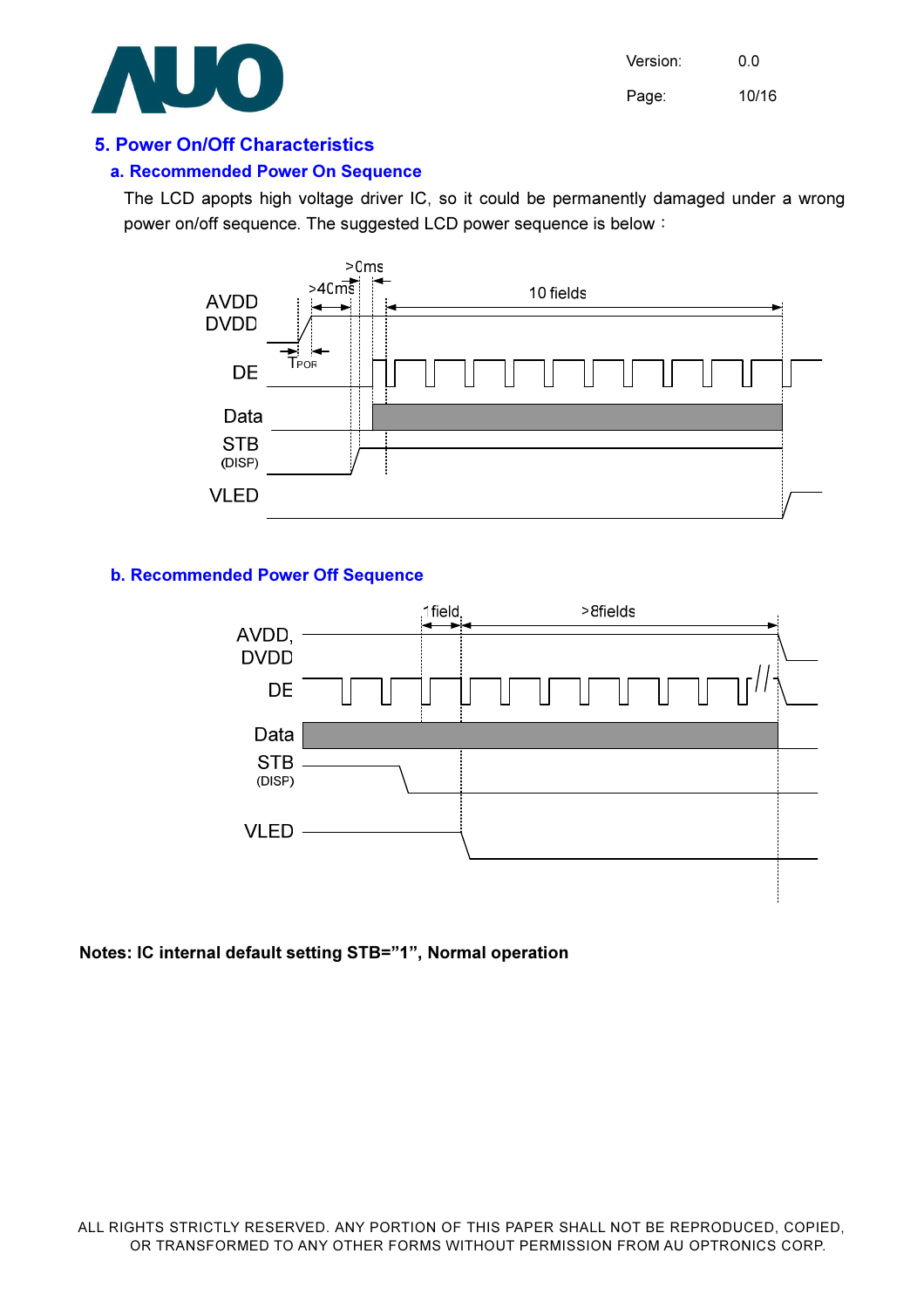

Version: 0.0 Page: 11/16

## D. Optical Specification

All optical specification is measured under typical condition (Note 1, 2)

| Item                 |               | <b>Symbol</b> | <b>Condition</b>              | Min. | Typ.           | Max. | <b>Unit</b> | <b>Remark</b> |
|----------------------|---------------|---------------|-------------------------------|------|----------------|------|-------------|---------------|
| Response Time        |               |               |                               |      |                |      |             |               |
| Rise                 |               | <b>Tr</b>     | $\theta = 0^\circ$            |      | $\overline{7}$ | --   | ms          | Note 3        |
| Fall                 |               | <b>Tf</b>     |                               | --   | 23             | --   | ms          |               |
| Contrast ratio       |               | <b>CR</b>     | At optimized<br>viewing angle | 200  | 300            | --   |             | Note 4        |
| <b>Viewing Angle</b> | Top           |               | $CR \ge 10$                   | 35   | 50             |      | deg.        | Note 5        |
|                      | <b>Bottom</b> |               |                               | 50   | 65             |      |             |               |
|                      | Left          |               |                               | 50   | 65             | --   |             |               |
|                      | Right         |               |                               | 50   | 65             | --   |             |               |
| Chromaticity         | White         | X             | $\theta = 0^{\circ}$          |      | <b>TBD</b>     |      |             |               |
|                      |               | Υ             | $\theta = 0^\circ$            |      | <b>TBD</b>     |      |             |               |
|                      | Red           | X             | $\theta = 0^\circ$            |      | <b>TBD</b>     |      |             |               |
|                      |               | Υ             | $\theta = 0^{\circ}$          |      | <b>TBD</b>     |      |             |               |
|                      | Green         | X             | $\theta = 0^{\circ}$          |      | <b>TBD</b>     |      |             |               |
|                      |               | Υ             | $\theta = 0^{\circ}$          |      | <b>TBD</b>     |      |             |               |
|                      | <b>Blue</b>   | X             | $\theta = 0^{\circ}$          |      | <b>TBD</b>     |      |             |               |
|                      |               | Y             | $\theta = 0^{\circ}$          |      | <b>TBD</b>     |      |             |               |
| Transmittance        |               | $\%$          | $\theta = 0^\circ$            |      | $\overline{7}$ |      | %           | Note 2        |

Note 1: Ambient temperature =25°C, and LED lightbar voltage  $V_L$  = 12 V. To be measured in the dark room.

Note 2: To be measured on the center area of panel with a viewing cone of 1° by Topcon luminance meter BM-5A, after 15 minutes operation.



Note 3: Definition of response time: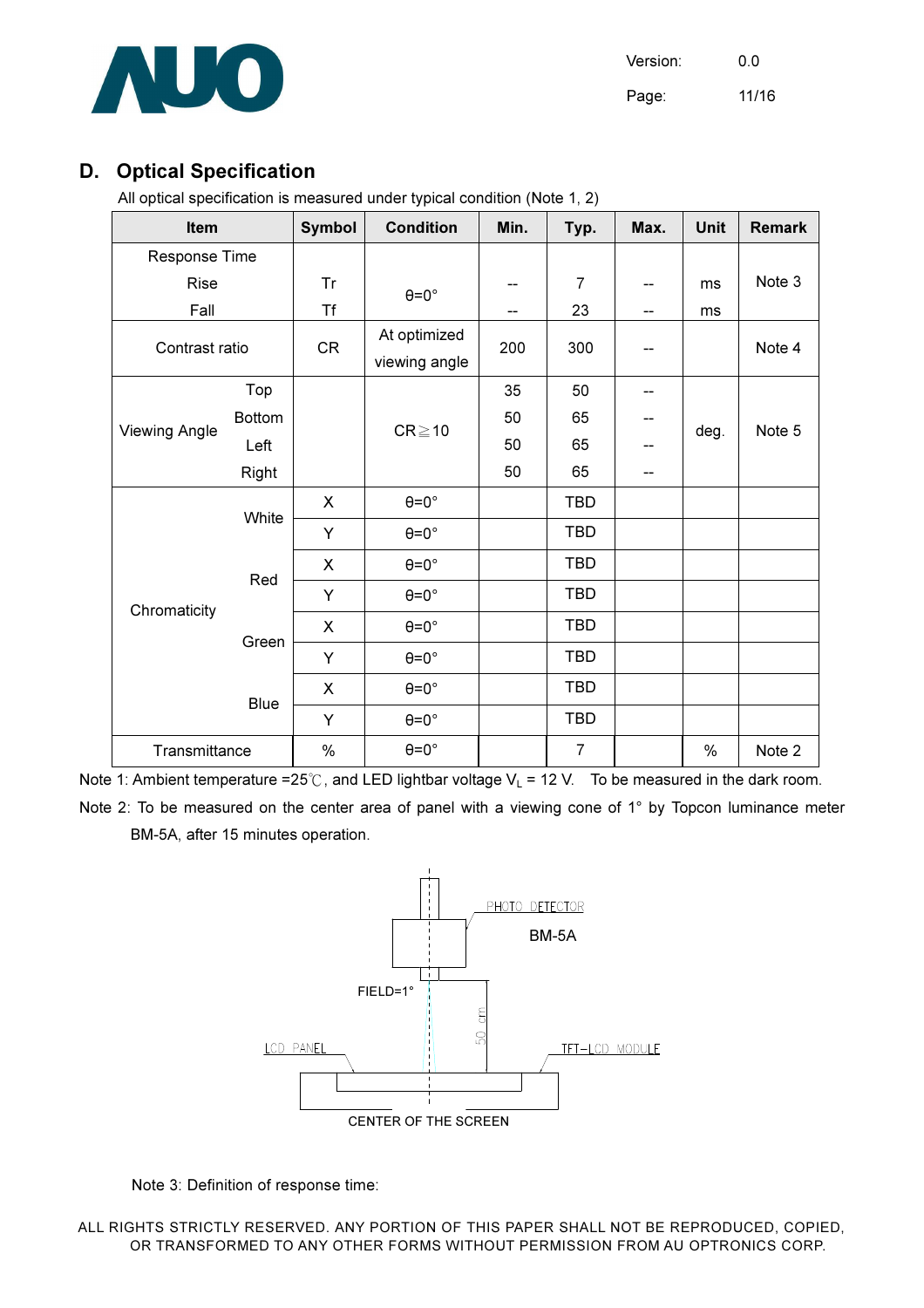

 The output signals of photo detector are measured when the input signals are changed from "black" to "white"(falling time) and from "white" to "black"(rising time), respectively. The response time is defined as the time interval between the 10% and 90% of amplitudes. Refer to figure as below.



#### Note 4.Definition of contrast ratio:

Contrast ratio is calculated with the following formula.

Photo detector output when LCD is at "Black" status Contrast ratio  $(CR) = \frac{\text{Photo detector output when LCD is at "White" status}}{\text{Total Area}}$ 

Note 5. Definition of viewing angle,  $\theta$ , Refer to figure as below.

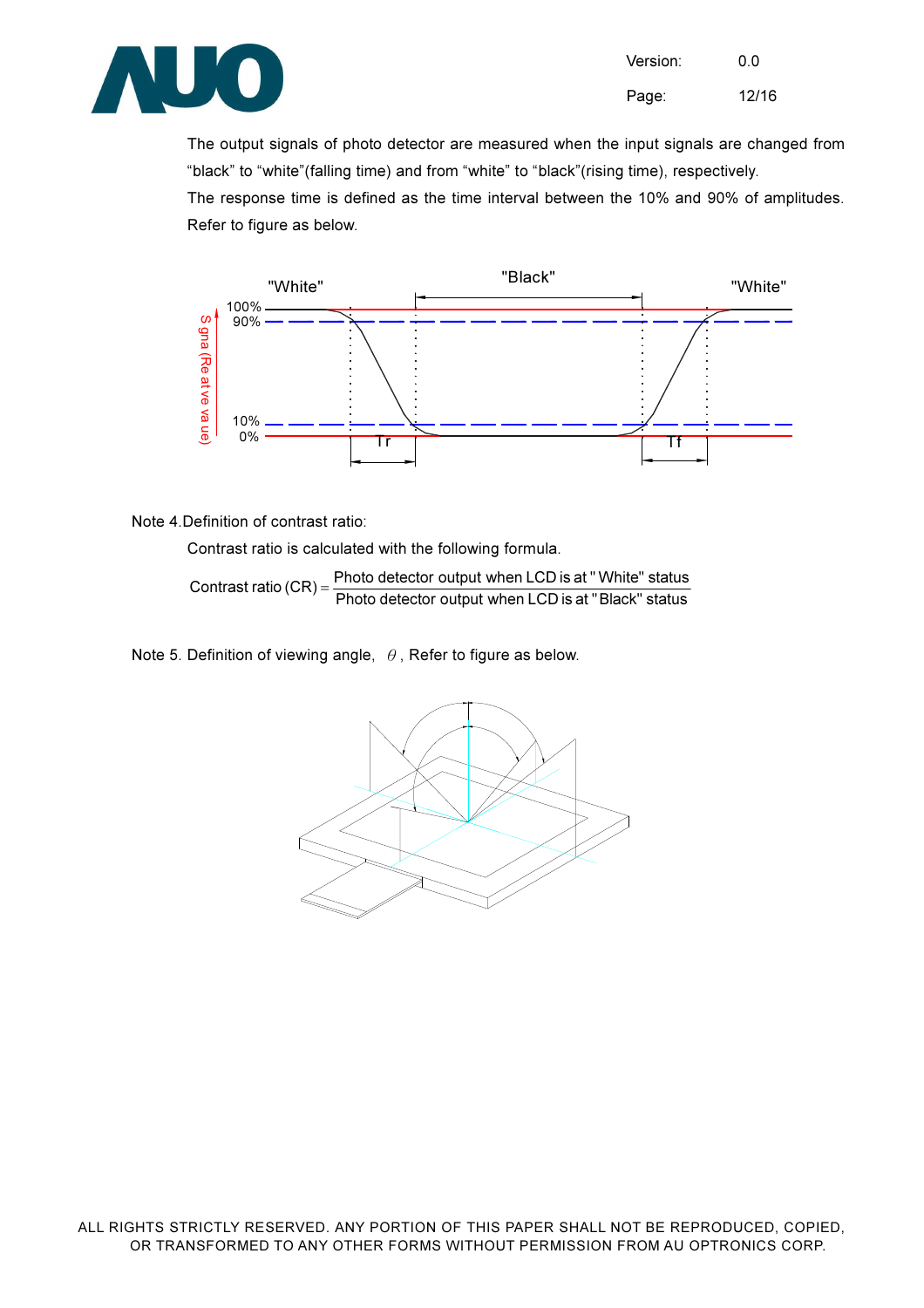

Version: 0.0 Page: 13/16

### E. Reliability Test Items

| No.            | <b>Test items</b>                  | <b>Conditions</b>                                                                                                                  | <b>Remark</b>      |                                                                 |
|----------------|------------------------------------|------------------------------------------------------------------------------------------------------------------------------------|--------------------|-----------------------------------------------------------------|
| 1              | <b>High Temperature Storage</b>    | Ta= $80^{\circ}$ C                                                                                                                 | 240Hrs             |                                                                 |
| $\overline{2}$ | Low Temperature Storage            | Ta= $-40^{\circ}$ C                                                                                                                | 240Hrs             |                                                                 |
| 3              | <b>High Ttemperature Operation</b> | Tp= $70^{\circ}$ C                                                                                                                 | 240Hrs             |                                                                 |
| 4              | Low Temperature Operation          | Ta= $-30^{\circ}$ C                                                                                                                | 240Hrs             |                                                                 |
| 5              | High Temperature & High Humidity   | Tp= 60℃. 90% RH                                                                                                                    | 240Hrs             | Operation                                                       |
| 6              | <b>Heat Shock</b>                  | -30°C~60°C, 50 cycle, 2Hrs/cycle                                                                                                   |                    | Non-operation                                                   |
| 7              | Electrostatic Discharge            | Contact = $\pm$ 4 kV, class B<br>$Air = ± 8$ kV, class B                                                                           |                    | Note 5                                                          |
| 8              | Image Sticking                     | $25^{\circ}$ C, 4hrs                                                                                                               |                    | Note 6                                                          |
| 9              | Vibration                          | Frequency range : 8~33.3Hz<br><b>Stoke</b><br>: 1.3mm<br>Sweep<br>2 hours for each direction of X, Y, Z<br>4 hours for Y direction | : 2.9G, 33.3~400Hz | Non-operation<br>JIS C7021, A-10<br>condition A<br>: 15 minutes |
| 10             | <b>Mechanical Shock</b>            | 100G. 6ms, ±X,±Y,±Z<br>3 times for each direction                                                                                  |                    | Non-operation<br>JIS C7021, A-7<br>condition C                  |
| 11             | Vibration (With Carton)            | Random vibration:<br>$0.015G^2$ /Hz from 5~200Hz<br>-6dB/Octave from 200~500Hz                                                     |                    | IEC 68-34                                                       |
| 12             | Drop (With Carton)                 | Height: 60cm<br>1 corner, 3 edges, 6 surfaces                                                                                      |                    |                                                                 |

Note 1: Ta: Ambient Temperature. Tp: Panel Surface Temperature

Note 2: In the standard conditions, there is not display function NG issue occurred. All the cosmetic specification is judged before the reliability stress.

Note 3: All the cosmetic specification is judged before the reliability stress.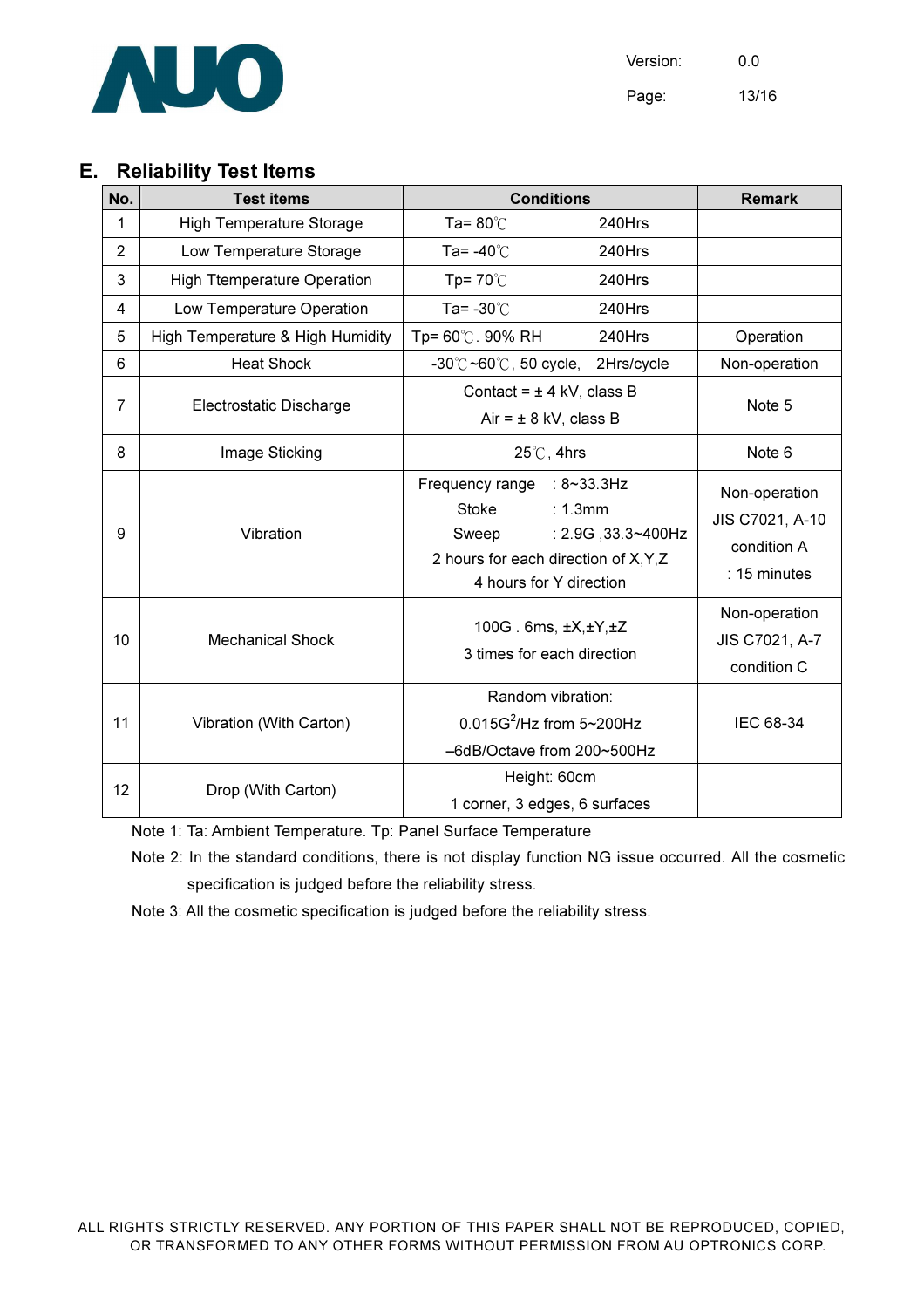

Page: 14/16

Note5 : All test techniques follow IEC6100-4-2 standard.

| <b>Test Condition</b> |                                                                      | <b>Note</b> |  |  |  |
|-----------------------|----------------------------------------------------------------------|-------------|--|--|--|
| <b>Pattern</b>        |                                                                      |             |  |  |  |
|                       | Contact Discharge: $330\Omega$ , 150pF, 1sec, 8 point, 25times/point |             |  |  |  |
|                       | $Air Discharge : 330\Omega, 150pF, 1sec, 8 point, 25 times/point$    |             |  |  |  |
|                       |                                                                      |             |  |  |  |
| <b>Procedure</b>      |                                                                      |             |  |  |  |
| And                   |                                                                      |             |  |  |  |
| Set-up                | 'W                                                                   |             |  |  |  |
|                       | - Some performance degradation allowed. No data lost.<br>B           |             |  |  |  |
| <b>Criteria</b>       | Self-recoverable hardware failure.                                   |             |  |  |  |
|                       | 1. Gun to Panel Distance                                             |             |  |  |  |
| <b>Others</b>         | 2. No SPI command, keep default register settings.                   |             |  |  |  |

Note 6: Operate with chess board pattern as figure and lasting time and temperature as the conditions.

Then judge with 50% gray level, the mura is less than JND 2.5



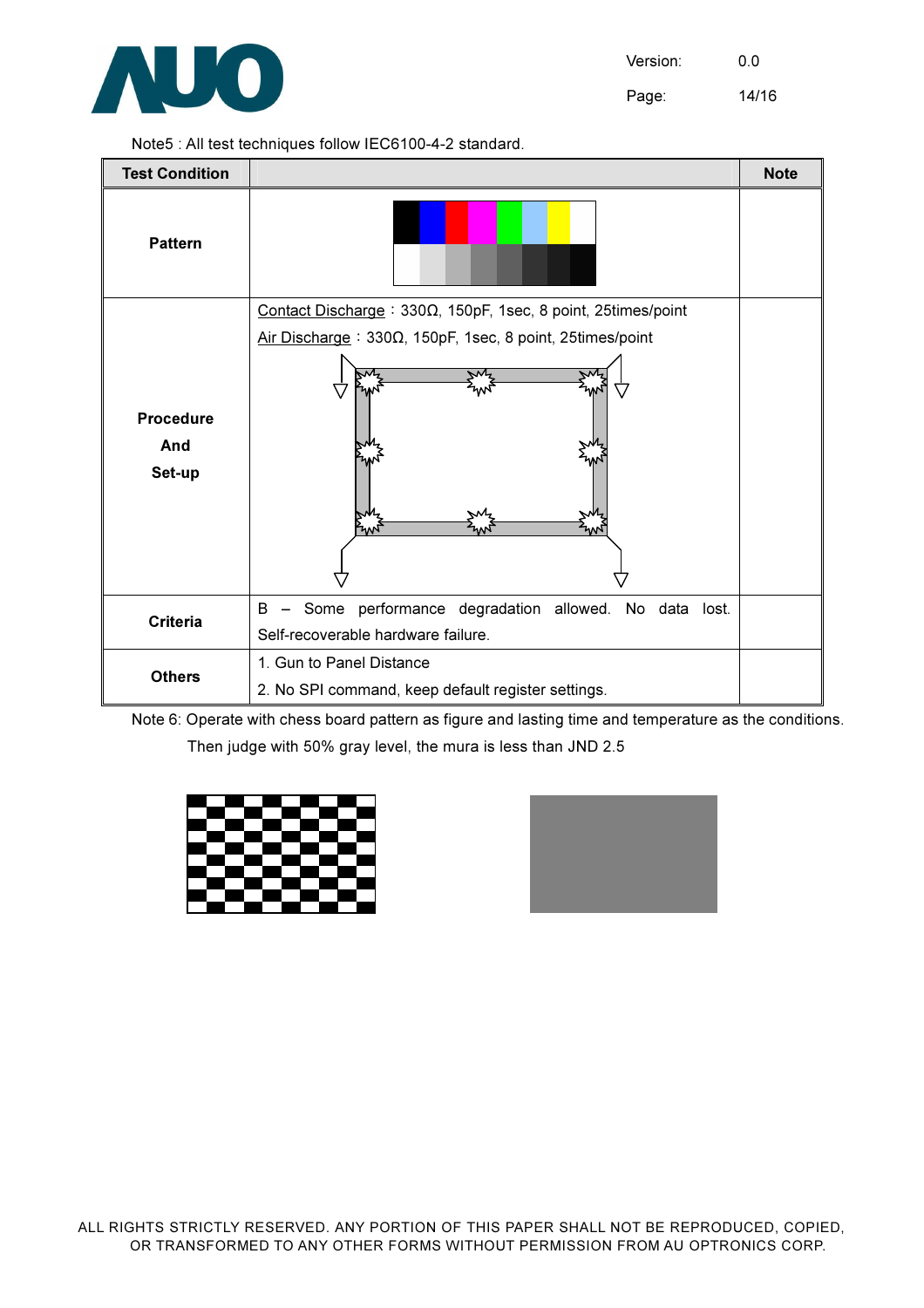

## Version: 0.0 Page: 15/16

## F. Packing and Marking

### 1. Packing Form